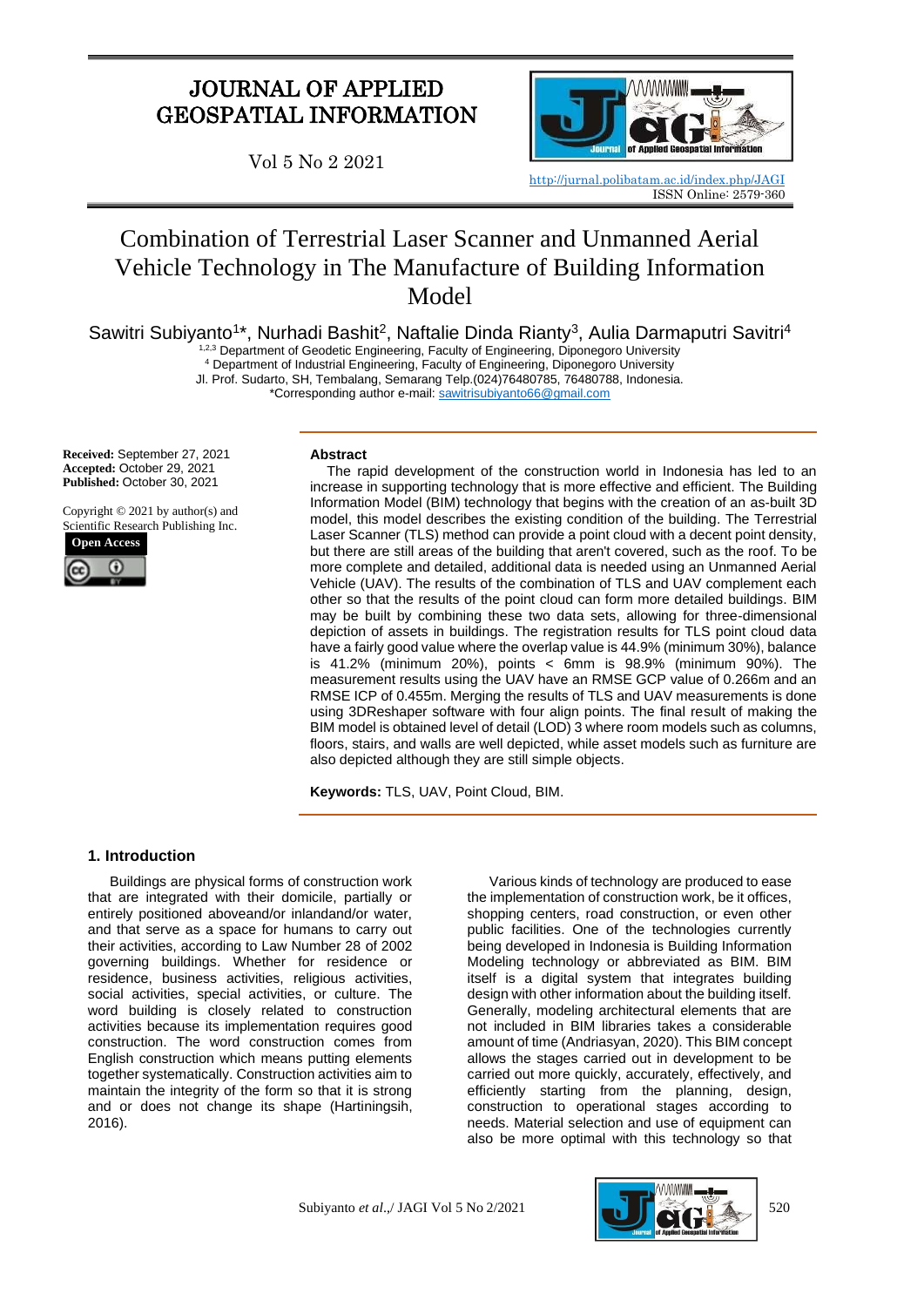technical errors that may arise can be minimized (Hutapea, 2019).

The creation of a BIM model begins with the creation of an as-built 3d model, in which the existing building's condition is described. Because of its speed and accuracy, laser scanner technology is extensively used in the creation of this 3d model. Point clouds also provide a very high level of geometric information (Mochtar, 2015). One of the laser scanner technologies that can be used in the process of forming this as-built 3d model is the Terrestrial Laser Scanner (TLS). The scan-to-BIM procedure derives the completed BIM model from the point cloud, which is mainly obtained by surveying terrestrial laser scanners. With 2 to 6 mm precision at 50 m, laser scanning directly acquires threedimensional (3D) point cloud data at high accuracy level [Muszy´nski and Rybak, 2017]. The scan density representing the average spacing between the points should be selected for the level of information specified in the project requirement (Anil et al, 2013). It deals with some of the most difficult issues, such as the requirement to generalize surveys and create implicit (surface) models from explicit (point cloud) models (Leoni, 2019).

This research was conducted by applying the measurement method using a Terrestrial Laser Scanner in the process of data acquisition for the interior and exterior of the building. In the implementation of data acquisition on the exterior of the building, there is a part that is not formed, namely the roof so that other measurement methods are needed to optimize the manufacture of this threedimensional model. Another measurement method used to create a more optimal model is to use an unmanned aerial vehicle (UAV). Data is collected using an UAV to create a point cloud for the roof of the building so that the exterior model of the building can be more formed. Due to their ability to produce high-density geometric and radiometric data, laser scanning and photogrammetry are undoubtedly very successful surveying methodologies in terms of application flexibility (Caroti et al. 2015). Terrestrial Laser Scanning (TLS) combines UAV-borne photogrammetry surveys with horizontal flight to create point clouds that documenting geometries mainly on vertical planes (Achille et al., 2015).

# **2. Material and Methods**

## 2.1. Data

The coordinates of the measured polygon net using the Total Station were among the data used in the study. The detailed coordinates of the measurement results using the Total Station for the georeferencing point cloud process of TLS measurement results, and the point cloud of Terrestrial Laser Scanner measurement results for the interior and exterior of the building were obtained through direct measurements in the field using TS.

## 2.2. Terrestrial Laser Scanner (TLS)

Terrestrial Laser Scanning (TLS) is a method for obtaining spatial data on the earth's surface to scan the surface of objects using laser light (Hendriatiningsih et al, 2014). Besides being located in the speed in data collection and the quality of the

measurement results which are much more accurate, the advantages of TLS compared to other conventional measuring instruments lie in the data collection process and measurements can be carried out from a considerable distance so that operator safety can be guaranteed and the point density obtained is very high so as to guarantee a complete and fast topographic survey. (Hutagalung, 2017).

In this study, TLS Leica BLK360 is used, which is one of the TLS series produced by Leica Geosystems. This tool weighs 1kg with a size of 100mm x 165mm and has the ability to capture 360° scans for 3 minutes. The operation of this tool uses an Ipad Pro device and Recap Pro software for the registration process of scanned data.

## 2.3. Unmanned Aerial Vehicle (UAV)

UAV is a powered aerial vehicle that does not carry a human operator, uses aerodynamic forces to create vehicle lift, can fly independently or be piloted remotely, can be disposed of or recovered, and can carry lethal or non-lethal loads, according to the Department of Defense (Yanushevsky, 2011).

# 2.4. Cloud To Cloud Method

This registration method has the basic principle of combining the same point cloud from several scanned world data. The technique used in this registration method is the Iterative Closed Point technique where the purpose of this concept is to look for the offset or the closest distance repeatedly from the two closest points between the two-point clouds (Mochtar, 2012).

Some of the advantages of this method are that if the accuracy of the registration results is lacking, the data will be repeated with another binding point without having to re-measure, efficient in terms of time and cost because when the measurement is carried out, target identification does not need to be done so that the time required is relatively longer. short. Illustration can be seen in Figure 1.



Source: Pfeider,2007

Figure 1. Illustration of cloud to cloud method

# 2.5. Model Accuracy Test

Errors are inextricably linked to the process of measuring and processing data. The Root Mean Square Error (RMSE) number indicates the size of the error value. The Root Mean Square Error (RMSE) is a commonly used metric for measuring model error when predicting quantitative data (Moody, 2019). The size of the measurement error against the actual condition can be seen from the RMSE value where

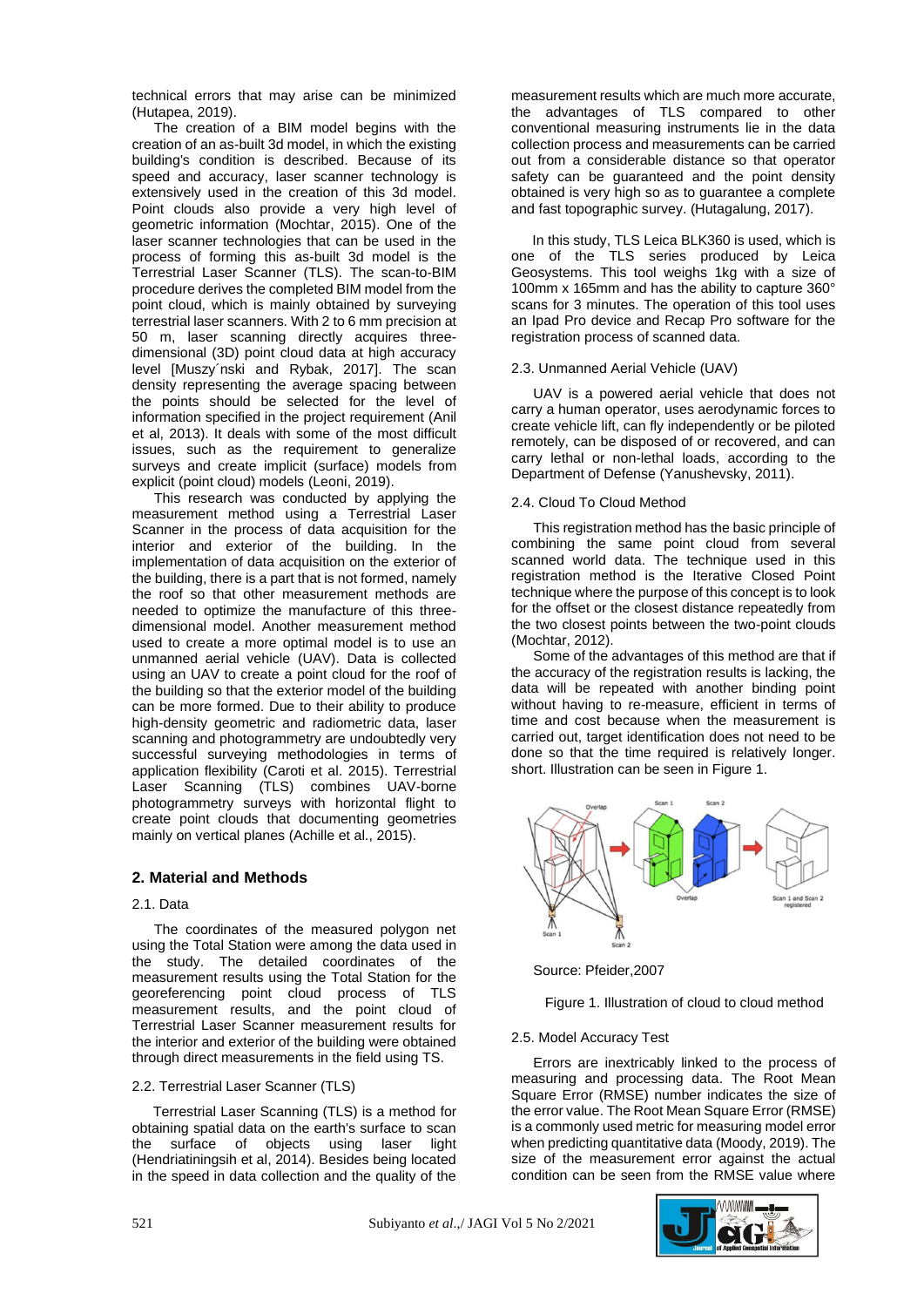the RMSE value is obtained from the process of dividing the value of the total square root of the difference in the size of the square with the number of sizes used. The mathematical definition of RMSE is similar to the standard deviation, which is the square root of the mean of the sum of the squares of the residuals (Soeta'at, 1994 in Hutagalung, 2016). The sum of the squares of the residuals is defined as the standard error. The formula for calculating RMSE is presented by equation (1).

$$
RMSE = \sqrt{\frac{\sum (R - R_1)^2}{n}}
$$
 (1)

where:

*R* : Value that is considered correct

*R1* : value of validation measure result *n* : many sizes used

2.6. Stage of Research

1. Preparation Stage

Before carrying out research, there are several things that need to be done so that research can run well, among others, literature study, determination and licensing of measurement locations and procurement of tools.

2. Stages of Data Acquisition

a. Preliminary Survey

The implementation of a preliminary survey in the form of a field survey that aims to determine the field conditions, both from the location to be measured and the surrounding environmental conditions, as well as to describe the design of the measuring point polygon.

b. Polygon Measuring

This measurement aims to obtain detail points and detail distances needed for the point cloud georeference stage and validation of the obtained model.

c. TLS Data Acquisition

The implementation of data acquisition using TLS is carried out to obtain point cloud data for the interior and exterior of the building. The scanning process for the interior is carried out in each room from the 1st floor to the 5th floor.

- 3. Data Processing Stage
- a. Polygon Calculation

Closed polygon measurements obtained a number of 7 points. The data obtained from the measurements can be viewed using the Topcon Link software in the form of angles and distances. After getting the data, the data is processed using Microsoft Excel to get the coordinates of the polygons and the accuracy of the linear distance.

b. Calculation of Validation Distance

The placement of the validation distance is taken on the side of the roof, the side of the wall, the side of the window frame and the ends of the roof that are easily identified.

c. Terrestrial Laser Scanner Data Processing

This data processing consists of stages, namely Data Transfer Stage, Merging Projects, Filtering Process, Georeference Process, and Data Export. d. BIM creation

In making BIM, there are several stages, namely Creating Autodesk Revit Projects, Importing Point Clouds to Autodesk Revit, Floor level division, Creating objects on each floor, Database creation

#### 4. Data Analysis Stage

At this stage, the results of the research data processing in the form of 3D as-built BIM will be displayed and explain the analysis of the results of the data processing. There are 2 analyzes carried out in this study, namely analysis of model accuracy and analysis of BIM optimization.

# **3. Result and Discussion**

#### 3.1. TLS Point Clouds

The overall registration results can be seen in the picture below, where the overall results have a fairly good value. The overall registration results are said to be quite good because of the three parameters required to display the registration quality, it has exceeded the recommended minimum value where the report displayed is as follows:

- 1. Overlap of 44.9% (minimum 30%)
- 2. Balance of 41.2% (minimum 20%)
- 3. Points < 6mm by 98.9% (minimum 90%).

The results of binding model coordinates to soil coordinates in this study have quite good results, where the figure below shows the results of the Root Mean Square (RMS) of each point having a value below 2 cm. The RMS values represent the mean ground truth (GCP) and survey points in each scan with an estimated transformation. The highest RMS value is 18.75 mm and the lowest value is 1.66 mm with an average RMS value of 11.67 mm.

| connections             |                 |                    |  |  |  |
|-------------------------|-----------------|--------------------|--|--|--|
| scan location           | target          | <b>RMS</b> (notas) |  |  |  |
| GD.DKT.BR. FSD 13       | D94             | 18.75mm            |  |  |  |
| GD.DKT.BR. FSD 14       | D94             | 18.75mm            |  |  |  |
| GD.DKT.BR. FSD 17       | D57             | 14.95mm            |  |  |  |
| GD.DKT.BR. FSD 19       | <b>D57</b>      | 14.95mm            |  |  |  |
| GD.DKT.BR. FSD 21       | D34             | 14.17mm            |  |  |  |
| <b>GD.DKT.BR. FSD 2</b> | D34             | 14.17mm            |  |  |  |
| GD.DKT.BR. FSD 17       | D <sub>56</sub> | 11.77mm            |  |  |  |
| GD.DKT.BR. FSD 15       | <b>D56</b>      | $11.77$ mm         |  |  |  |
| GD.DKT. TANGGA 14       | D145            | 8.73mm             |  |  |  |
| GD.DKT.BR. FSD2 3       | D145            | 8.73mm             |  |  |  |
| GD.DKT.BR. FSD 19       | D36             | 1.66mm             |  |  |  |
| GD.DKT.BR. FSD 20       | D36             | 1.66mm             |  |  |  |
| $ \sim$                 |                 |                    |  |  |  |

Figure 2. RMS results

**Figure 3**. is the result of alignment confidence from the georeferenced point cloud results where this parameter shows the difference between ground truth (GCP) and point cloud data. The value of alignment confidence in this study has the highest value of 49.97 mm and the lowest value of 27.28 mm with an average value of 35.62 mm.

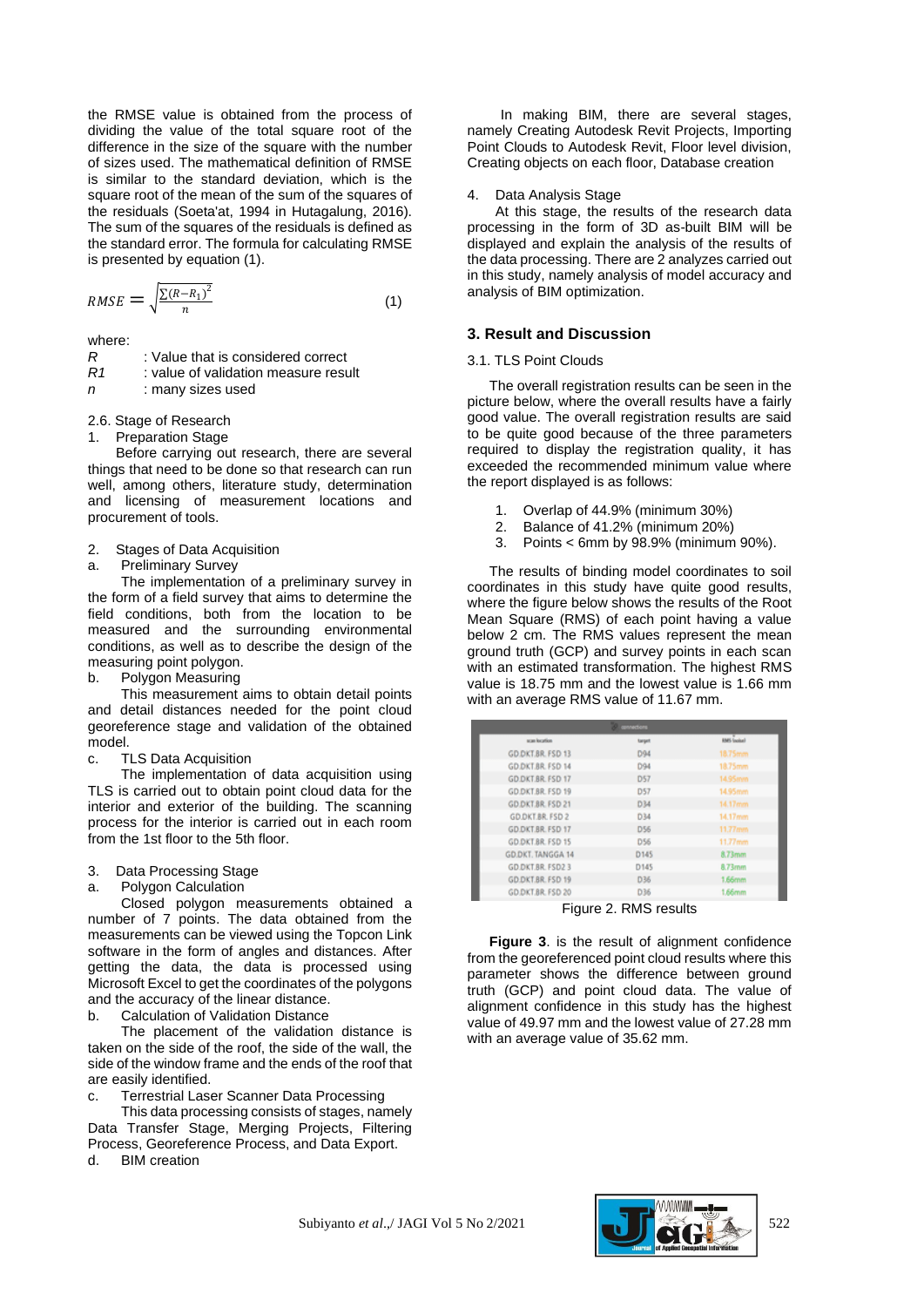|          | <b>The Moore</b>     |                    |
|----------|----------------------|--------------------|
| Sergell. | slignment confidence | <b>Englishment</b> |
| D94      | 49.97mm              | 18.75mm            |
| D57      | 35.46mm              | 14.95mm            |
| D34      | 32.59mm              | 14.17mm            |
| D56      | 39.63mm              | 11.77mm            |
| D145     | 27.28mm              | 8.73mm             |
| D36      | 28.77mm              | 1.66mm             |
|          |                      |                    |

Figure 3. Alignment confidence results

## 3.2. UAV Point Clouds

The RMSE GCP and ICP values in UAV data processing need to be considered because GCP is a known coordinate point and is used for georeferencing, while ICP is a known coordinate point to indicate the georeferenced quality of the GCP made where the smaller the RMSE value, the better the georeferenced results. . Careful GCP picking process can determine the value of RMSE GCP and ICP. In **Figure 4**, the RMSE GCP value is shown to be 2.66366 cm or 0.266 m, while the RMSE ICP in **Figure 5** is 4.5503 cm or 0.455 m. The RMSE GCP value shows the accuracy of GCP binding to other GCPs, while the RMSE ICP value shows the georeferenced quality of the GCP used. The value obtained in the processing process in this study reached an accuracy of cm so that this study obtained a fairly good accuracy.

|                                          |                              |         |         | Count   X error (cm)   Y error (cm)   Z error (cm)   XY error (cm)   Total (cm) |         |  |
|------------------------------------------|------------------------------|---------|---------|---------------------------------------------------------------------------------|---------|--|
| 3                                        | 2.08919                      | 1.26919 | 1.05807 | 2.44449                                                                         | 2.66366 |  |
| Table 4. Control points RMSE.            |                              |         |         |                                                                                 |         |  |
| X - Easting, Y - Northing, Z - Altitude. |                              |         |         |                                                                                 |         |  |
|                                          | Figure 4. Control Point RMSE |         |         |                                                                                 |         |  |

|                                          |         |         |         | Count   X error (cm)   Y error (cm)   Z error (cm)   XY error (cm)   Total (cm) |        |  |
|------------------------------------------|---------|---------|---------|---------------------------------------------------------------------------------|--------|--|
|                                          | 3.30992 | 1.89287 | 2.48329 | 3.81294                                                                         | 4.5503 |  |
| Table 5. Check points RMSE.              |         |         |         |                                                                                 |        |  |
| X - Easting, Y - Northing, Z - Altitude. |         |         |         |                                                                                 |        |  |

Figure 5. Check Point RMSE

# 3.3. TLS and UAV Combination

The merging of the two-point cloud data was done because the TLS measurement results showed that the research object was not covered perfectly (there was a hole in the wall leading to the roof) so data was collected using a UAV which can be seen in the image below.



Figure 6. Combination of TLS and UAV Point Clouds

The process of combining two-point cloud data measured by UAV and TLS is carried out using 3D Reshapher software and four align points, with the point cloud measured by TLS serving as a reference in this align process.

# 3.4. Validation Test

In this study, a total station was used to measure the validation distance, and Autodesk ReCap was used to measure the results of the point cloud measurement. The results of the RMSE calculation of the comparison of field distances with distances in point cloud data can be seen in **Table 1**.

The RMSE value from the calculation result is 0.0115 m. When compared to Sekar Melati Ramadhani's research (2020) on the analysis of point cloud accuracy using a combination of terrestrial laser scanner and unmanned aerial vehicle technology, the results of this study are better. The RMSE value in Sekar Melati Ramadhani's research (2020) is 0.036, while the RMSE value in this study is 0.0115 m.

|  | Table 1. Distance Validation Test |  |
|--|-----------------------------------|--|
|  |                                   |  |

| No  | Point          | Xerror   | Yerror   | Zerror   | XYZerror |
|-----|----------------|----------|----------|----------|----------|
| 1   | D1             | 0.004218 | 0,002314 | 0,007207 | 0,013739 |
| 2   | D <sub>2</sub> | 0,000082 | 0.000319 | 0.000306 | 0.000707 |
| 3   | D <sub>3</sub> | 0.000023 | 0.000079 | 0.005110 | 0.005212 |
| 4   | D5             | 0.000001 | 0.000191 | 0.000354 | 0.000547 |
|     |                |          |          |          |          |
| 136 | D172           | 0.00002  | 0.00174  | 0.00013  | 0,00190  |
| 137 | D173           | 0,00001  | 0,00181  | 0,00114  | 0,00297  |
| 138 | D174           | 0,00000  | 0,00026  | 0,00020  | 0,00046  |
| 139 | D175           | 0.00003  | 0.00114  | 0.00062  | 0.00179  |
|     | <b>RMSE</b>    | 0.02029  | 0.02418  | 0.02564  | 0.04067  |

## 3.5. BIM Result

**Figure 8** shows a comparison between the BIM model made and the architectural form of the building in the field. Based on the level of detail class, this study belongs to the LoD 3 class. In **Figure 8** it can be seen that the room models such as columns. floors, stairs, and walls are well described, while the asset models such as furniture are also depicted although they are still simple objects. **Figure 9** shows the results of making BIM with a floor plan display and shop drawings (design) from the ground floor. Parts marked with a red circle are parts that are not in accordance with the initial design.

Each asset model that has been made in threedimensional form can be assigned information attributes so that each asset model not only represents the shape and dimensions of the asset but also contains additional information in it. **Figure 7** shows the results of the database creation in this study.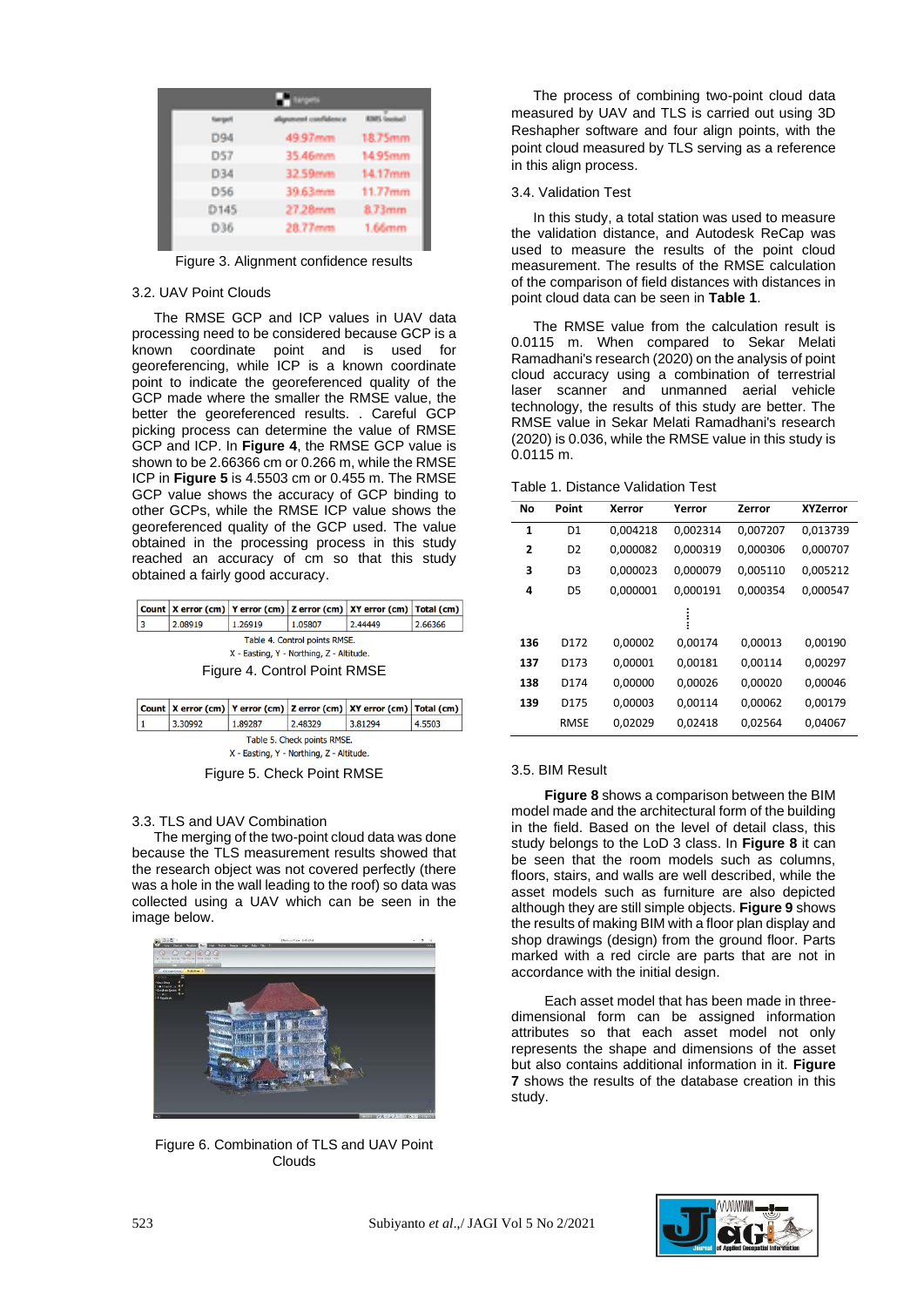| <b>SPECIAL</b>                       |   |                 |                  |
|--------------------------------------|---|-----------------|------------------|
| Cabinet 2: 600mm Wide 7              |   | <b>FT UNDER</b> | <b>Level 3</b>   |
| Cabinet 9: Cabinet 9                 |   | FT UNDER        | Level 3          |
| Orspenser Dispenser                  |   | FT UNDER        | Level 3          |
| Furniture Chairs-Stools-Benches, Sw. |   | FT UNDER        | Level 3          |
| Kuns Kena 2: Kuns Kena 2:            |   | FT UNDER        | Level 3          |
| Nilea Kaya S. Mea Kaya S.            |   | <b>FT UNDER</b> | Level 3          |
| Meja Kayu 14, Meja Kayu 14           | ۲ | FT UNDER        | <b>Level 3</b>   |
| Meja Kayu 21 Meja Kayu 21            | ۲ | FT UNDER        | Level 3          |
| Maria Franci 93 Maria Franci 97      |   | <b>FT LINGS</b> | <b>Canadi St</b> |

In this study, the creation of an asset database is separated by room and floor level so that it can be seen what types of assets and how many assets are in one room. Making the database in this research is useful in asset management activities.





(a) Outside view







Parts marked with a red circle are parts that are not in accordance with the initial design. The

discrepancy of some of these parts is only found on (a) 1st floor (b) 2nd floor in **Figure 9**.





Figure 9. BIM Result (left), Shop Drawing (Right) (b)  $2<sup>nd</sup>$  Floor

Subiyanto *et al.*,/ JAGI Vol 5 No 2/2021 524